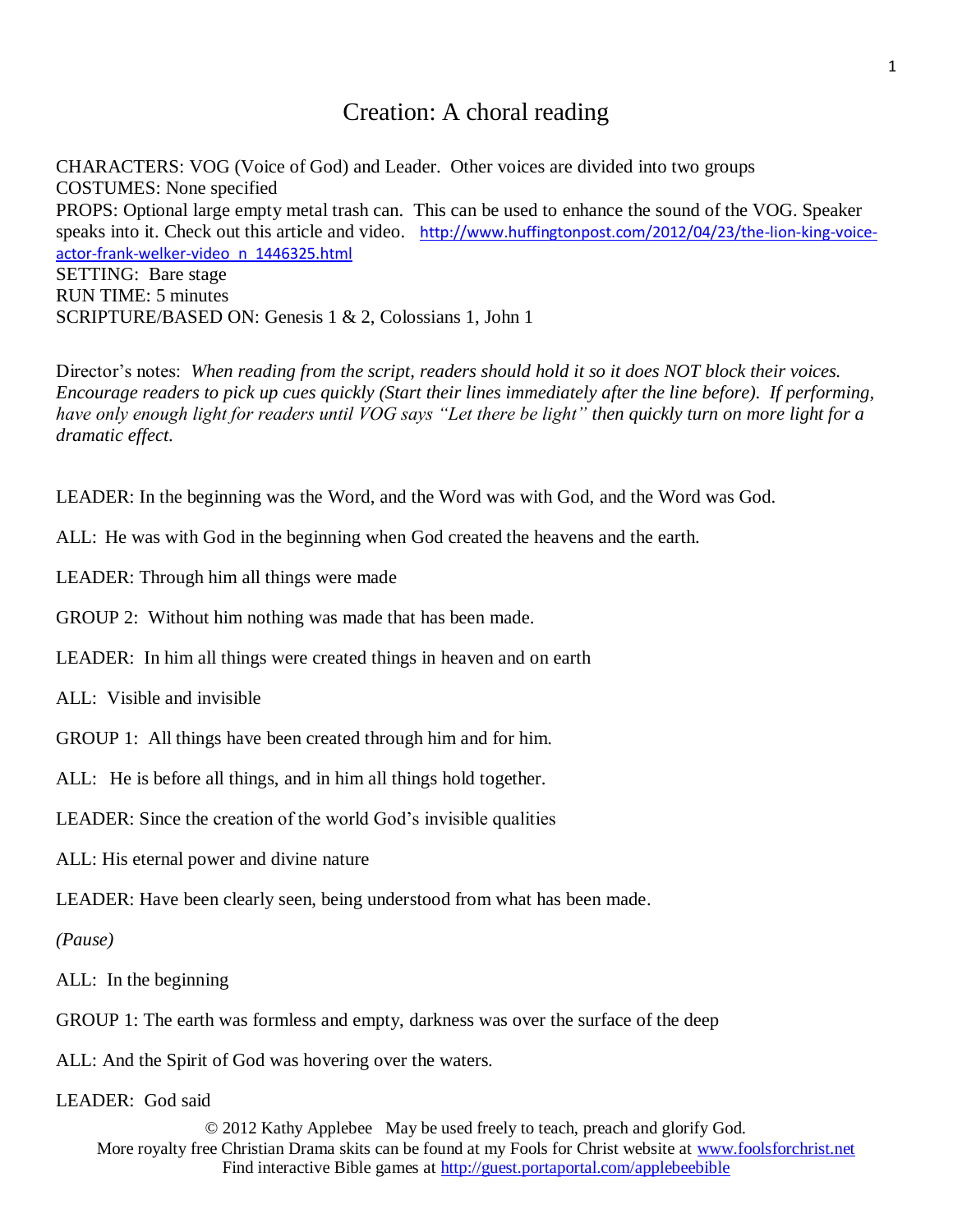VOG: Let there be light

ALL: And there was light.

GROUP 1: God called the light "day," and the darkness he called "night."

ALL: There was evening, and there was morning—the first day.

VOG: Let there be a vault between the waters to separate water from water.

GROUP 2: God made the vault and separated the water under the vault from the water above it.

ALL: And it was so

GROUP 1: God called the vault "sky"

VOG: Let the water under the sky be gathered to one place, and let dry ground appear.

 $ALL:$  And it was so

GROUP 1: God called the dry ground "land," and the gathered waters he called "seas."

ALL: And God saw that it was good.

VOG: Let the land produce vegetation: seed-bearing plants and trees on the land that bear fruit with seed in it, according to their various kinds.

ALL: And it was so.

GROUP 2: The land produced vegetation: plants bearing seed according to their kinds and trees bearing fruit with seed in it according to their kinds.

ALL: And God saw that it was good.

VOG: Let there be lights in the vault of the sky to separate the day from the night, and let them serve as signs to mark sacred times, and days and years. Let them be lights in the vault of the sky to give light on the earth.

ALL: And it was so.

GROUP 2: God made two great lights—the greater light to govern the day and the lesser light to govern the night.

ALL: He also made the stars.

LEADER: God set them in the vault of the sky to give light on the earth, to govern the day and the night, and to separate light from darkness.

ALL: And God saw that it was good.

© 2012 Kathy Applebee May be used freely to teach, preach and glorify God. More royalty free Christian Drama skits can be found at my Fools for Christ website at [www.foolsforchrist.net](http://www.foolsforchrist.net/) Find interactive Bible games at<http://guest.portaportal.com/applebeebible>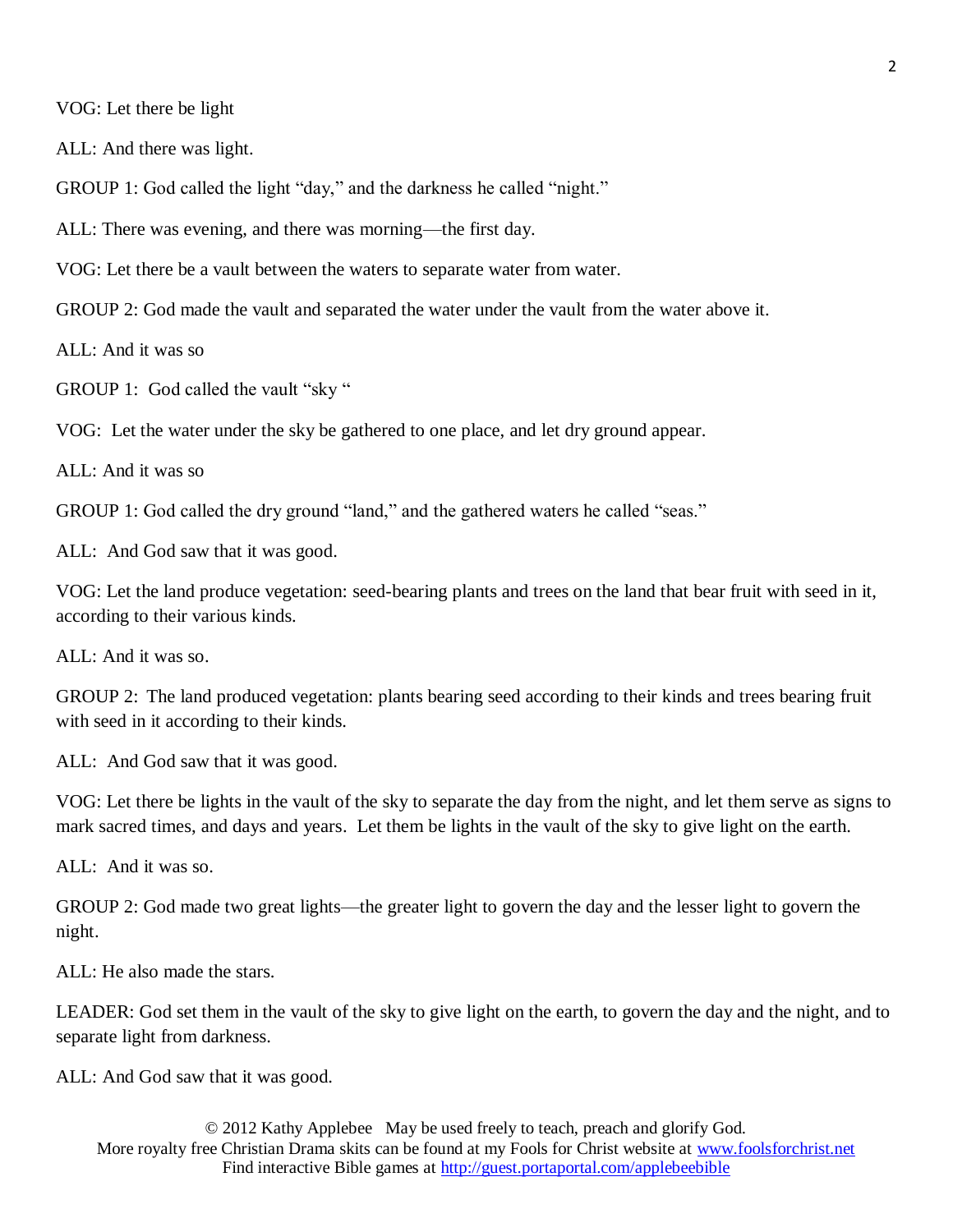VOG: Let the water teem with living creatures, and let birds fly above the earth across the vault of the sky.

GROUP 2: So God created the great creatures of the sea and every living thing with which the water teems and that moves about in it, according to their kinds.

GROUP 1: He made every winged bird according to its kind.

ALL: And God saw that it was good.

VOG: Be fruitful and increase in number and fill the water in the seas, and let the birds increase on the earth.

ALL: There was evening, and there was morning —the fifth day.

VOG: Let the land produce living creatures according to their kinds: the livestock, the creatures that move along the ground, and the wild animals, each according to its kind.

ALL: And it was so.

GROUP 2: God made the wild animals according to their kinds

ALL: The livestock according to their kinds

GROUP 1: All the creatures that move along the ground according to their kinds.

ALL: And God saw that it was good.

VOG: Let us make mankind in our image, in our likeness, so that they may rule over the fish in the sea and the birds in the sky, over the livestock and all the wild animals, and over all the creatures that move along the ground.

GROUP 1: So God created mankind in his own image

ALL: In the image of God he created them

GROUP 2: Male and female he created them.

VOG: Be fruitful and increase in number; fill the earth and subdue it. Rule over the fish in the sea and the birds in the sky and over every living creature that moves on the ground.

GROUP 2: God saw all that he had made

ALL: And it was very good.

LEADER: Thus the heavens and the earth were completed in all their vast array.